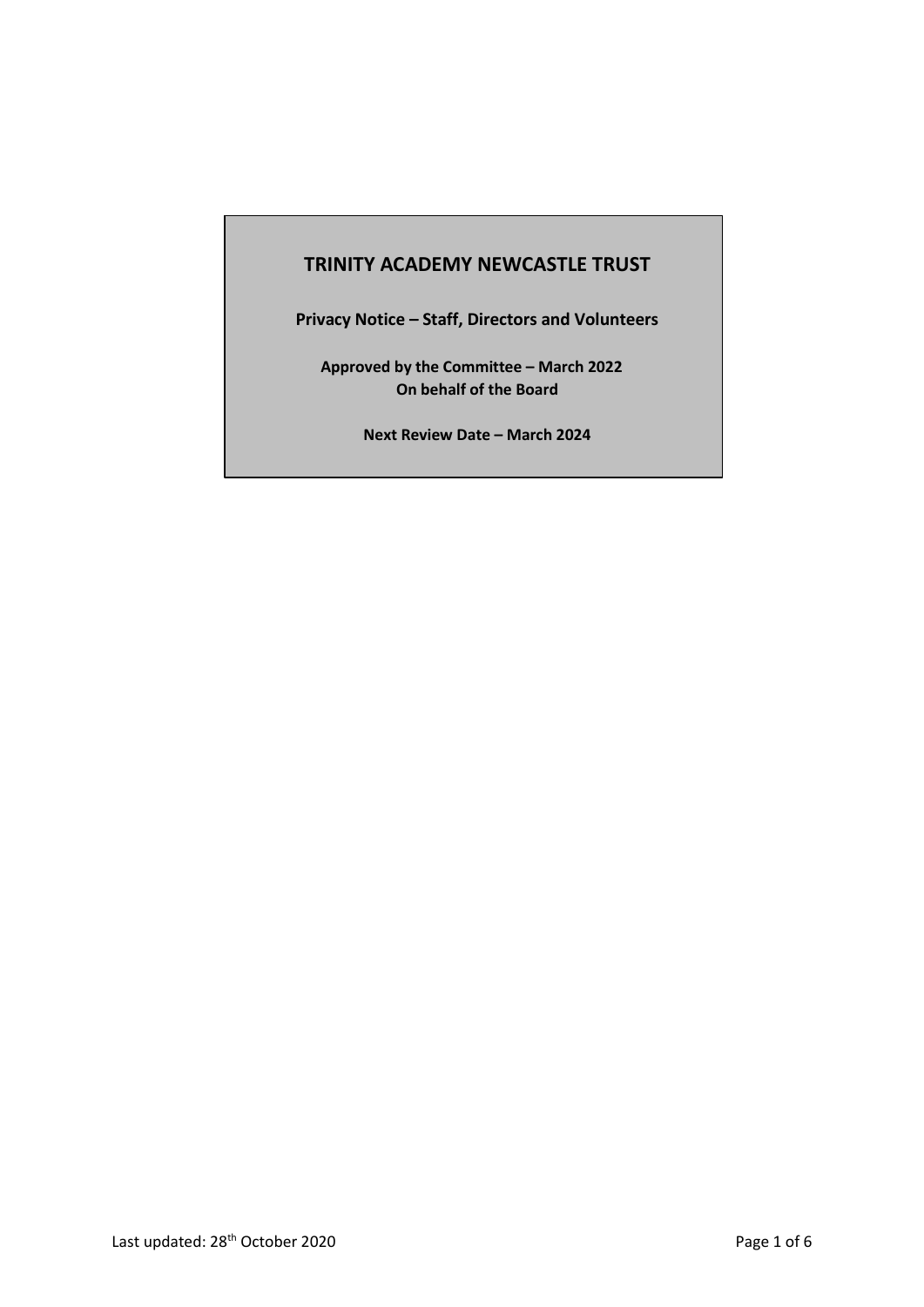# **Trinity Academy Newcastle Trust**

## **Privacy Notice for Staff, Governors and Volunteers**

In this document Trinity Academy Newcastle Trust and its Academies, whether singly or in groups, are referred to as "the Trust", 'we' or "our". Members of staff, Governors and Volunteers are referred to as "you" or "your".

We collect and use information about learners to run the trust and its academies, and provide you with the best education. Much of the information we collect is classed as 'personal data' and our use of it is covered by a set of rules called the General Data Protection Regulation (GDPR). These rules were brought into UK law in the Data Protection Act 2018.

This document tells you more about:

- The information we collect
- What we use the information for
- How your information is stored and how long we keep it
- What rights you have to the information

## **What Information do we collect and use about staff?**

We collect many different categories of information, for example:

- Personal details
- Contact details
- Banking details
- Taxation details
- Pension details
- Job application details
- Selection and interview records
- References received
- **•** Identity verification records
- Performance evaluation details
- Attendance and leave of absence records
- Records of communications
- Photographs of you and images on CCTV
- Information to identify you in school
- Records of transactions
- Information about the use of school IT systems
- Information about consultation with other professionals

We also are required to collect and use information that is given additional protection under the GDPR, for example;

- Demographic information required for monitoring equal opportunities
- Information about health conditions and medical appointments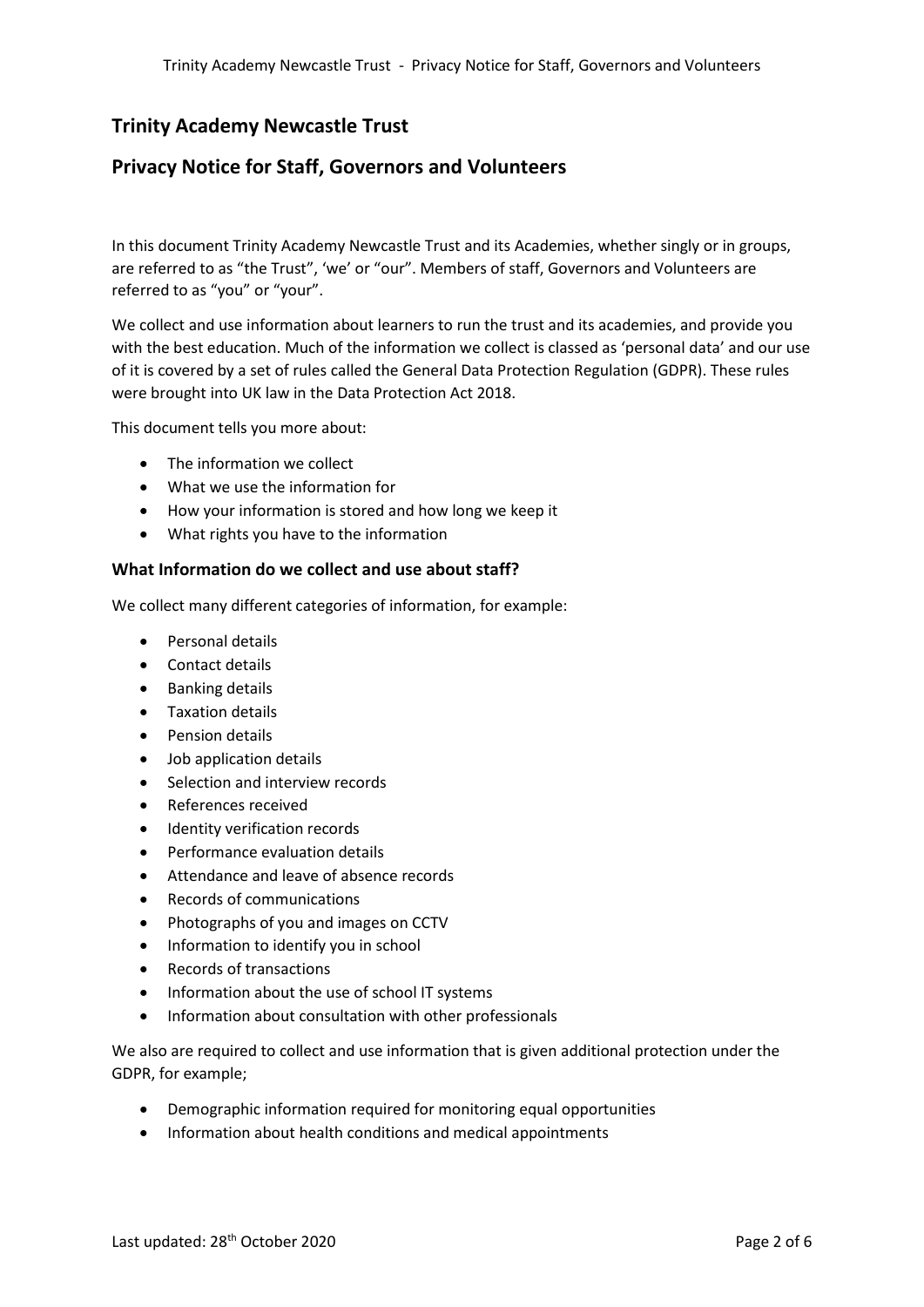## **Why we collect and use this information**

We use the information for some, or all, of the, reasons below;

- To enable you to work for us
- To support you in teaching and learning
- To maintain a safe environment for our pupils
- To provide appropriate pastoral care for our students
- To enable to you take part in appropriate training and professional development
- To help you to deliver the best support of our students and your colleagues
- To enable you to pay for activities for your child(ren)
- To enable you to pay for meals in school
- To comply with our legal obligations to share information
- To ensure your health and safety
- To keep you up to date with news about the school

## **The legal basis for using this information**

Depending on the purpose, our use of your information will be legal due to one of the following:

- Informed consent given by you [Article 6(1)(a)] For example: The use of banking information in our payment service
- $\bullet$  To meet the terms of a contract [Article 6(1)(b)] For example: Recording the amount of annual leave you have taken
- $\bullet$  To meet a legal requirement [Article 6(1)(c)] For example: Providing information to HMRC
- $\bullet$  To protect the vital interests of you or someone else [Article 6(1)(d)] For example: Giving your contact details to emergency services
- Delivering a public task [Article  $6(1)(e)$ ] For example: Keeping records of meeting with parents

Where we use special category personal data we process this under the following exemptions from Section 9 of GDPR:

- Explicit consent given by you [Article  $9(2)(a)$ ] For example: The use of biometric information to identify you for our catering system
- Information used in the field of employment [Article  $9(2)(b)$ ] For example: Using information about ethnic origin for equality monitoring purposes
- $\bullet$  To protect the vital interests of you or someone else [Article 9(2)(c)] For example: providing details of any medical conditions you have in the event of an emergency
- For substantial public interest  $[Article 9(2)(g)]$ For example: Using information about your health to ensure a safe working environment

## **Storing your personal data**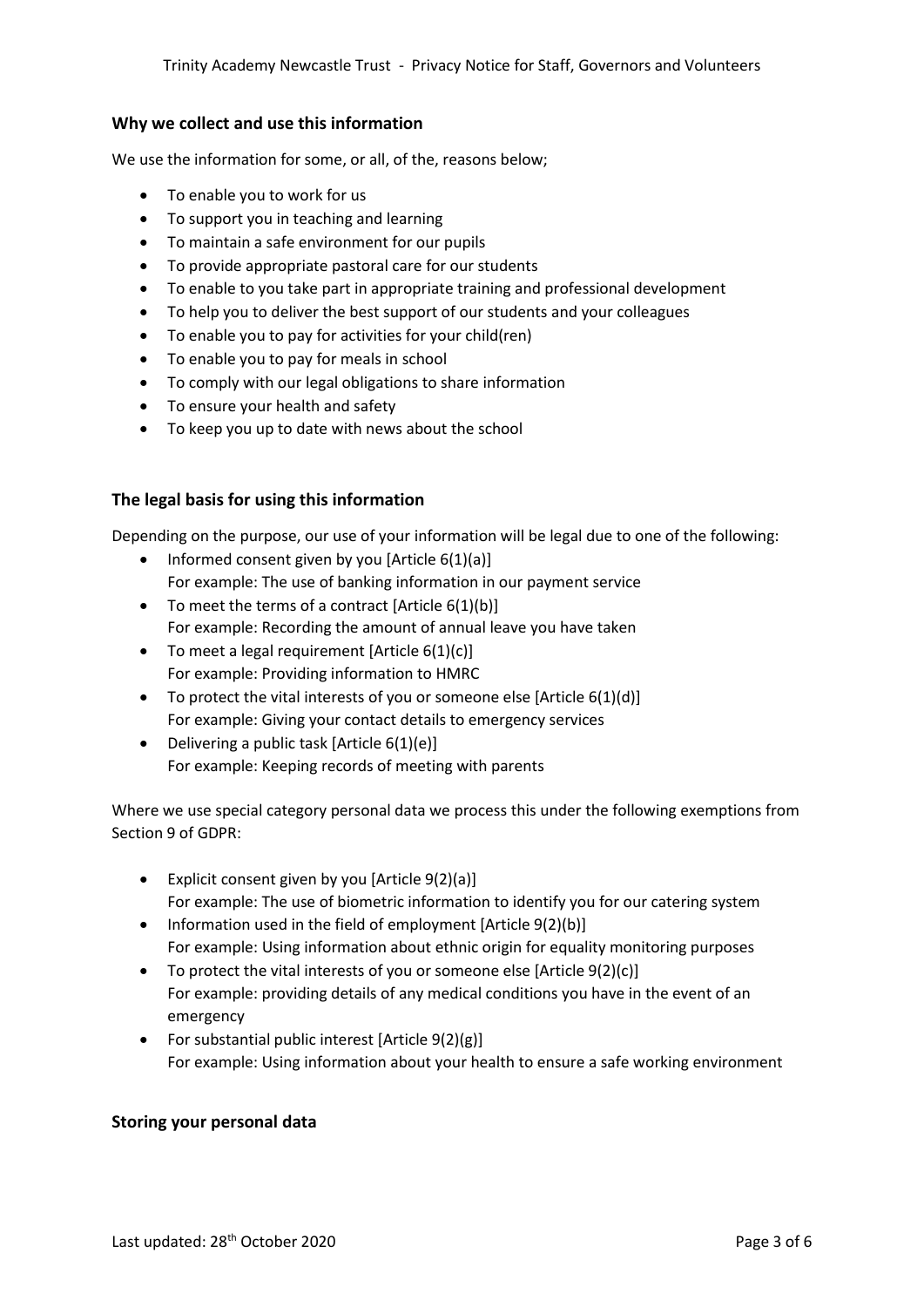Some of the personal data that we collect, and use, is added to your personnel file. Other data, depending on its purpose will be kept in other systems or in manual files. We use email to enable authorised users to transfer information to one another.

Some personal data is kept for different lengths of time. If you'd like to know how long we keep a specific piece of personal data, please contact the Data Protection Officer whose details can be found at the end of this Privacy Notice.

## **Sharing your personal data**

At times we will share your personal data with other organisations and people. We will only do this when we are legally required to do so, when our policies allow us to do so or when you have given your consent.

Examples of people we share personal data with are:

- Family, associates and representatives of the person whose personal data we are processing who are authorised to receive the data
- The local authorities within which the Trust operates
- HMRC
- The Department for Education
- Healthcare, social and welfare organisations
- Police forces and Courts
- Voluntary and charitable organisations
- Our suppliers and service providers

Where we share your personal data with someone who is a supplier or service provider, we have taken steps to ensure that they treat your personal data in a way that meets the requirements of the GDPR.

## **Your rights to your personal data**

You have rights relating to the personal data that we collect and use. Depending on the legal basis we are using the information you have different rights. If we are using your personal data based on your consent, you can withdraw that consent and we will stop using that personal data. Withdrawing your consent will need to be recorded in writing, please contact the Data Protection Officer.

## **The right to be informed:**

If you ask us, we must tell you if we are processing ('collecting', 'using', 'retaining', 'disclosing', 'disposing of') your personal data.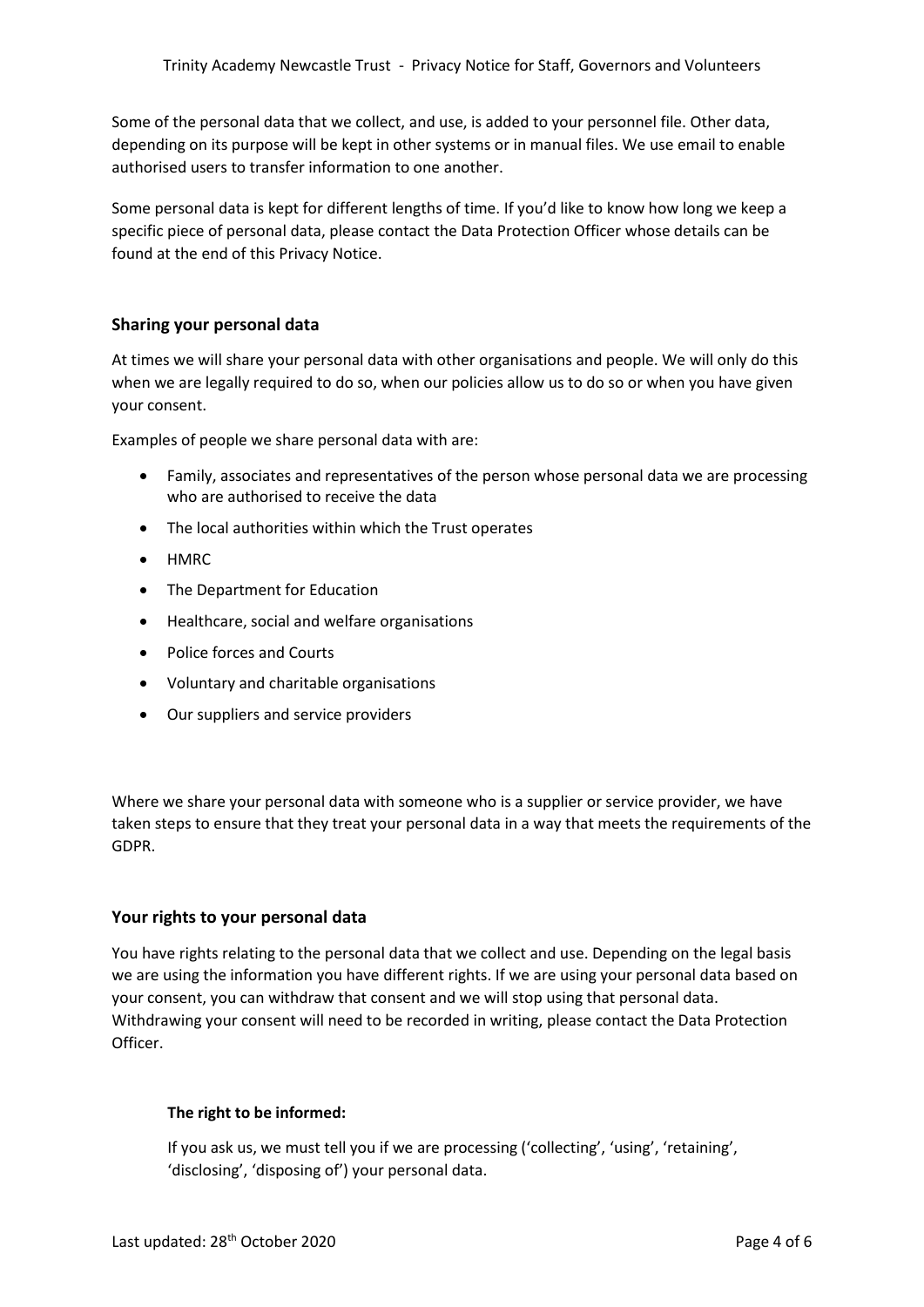If we are collecting or using your personal data, you have:

#### **The right of access to your personal data**

You have the right to view the personal data that we hold about you, to receive a copy of the data and to be given more information about the data including any transfer to countries who do not fall under the requirements of the GDPR.

Some information we hold cannot be accessed in this way. If you ask for information that is not available, there may be other ways of accessing it and we can help you.

To have access to your personal data we will need to collect details of what you want and in the first instance you can contact the Data Protection Officer whose details can be found at the end of this Privacy Notice. You will also need to supply us with standard information to verify your identity if required.

#### **Other rights**

You also have rights to ask us to correct inaccurate personal data, to ask us to stop using it or to object to us using it. For some data you may have to right to ask us to erase it, or to provide it in an electronic format that you can give to someone else. For some personal data if we are subjecting it to automated decision making then you have the right to object to this as request that a person is involved.

You can be given full details of these rights if you request them from the Data Protection Officer.

## **Who to contact:**

The Trust is has the responsibility to ensure that your personal data is protected. It is called the **data controller.** All members of staff work for the data controller.

We recommend that you contact the data protection administrator:

Name of Person: Berjees Tata email address: [data.central@trinity.newcastle.sch.uk](mailto:data.central@trinity.newcastle.sch.uk) Contact number: +441912986950 Contact address: Trinity Academy Newcastle, Condercum Road, Newcastle Upon Tyne, NE4 8XJ

Trusts are also required to have someone called a Data Protection Officer or DPO. The DPO advises the Trust about issues to do with data protection, but can also help you, if you have a problem.

Our Data Protection Officer is:

| Name of DPO:     | <b>GDPR Sentry Limited</b>                                                 |
|------------------|----------------------------------------------------------------------------|
| email address:   | support@gdprsentry.com                                                     |
| Contact number:  | 0113 804 2035                                                              |
| Contact address: | Unit 434 Birch Park, Thorp Arch Estate, Wetherby, West Yorkshire, LS23 7FG |